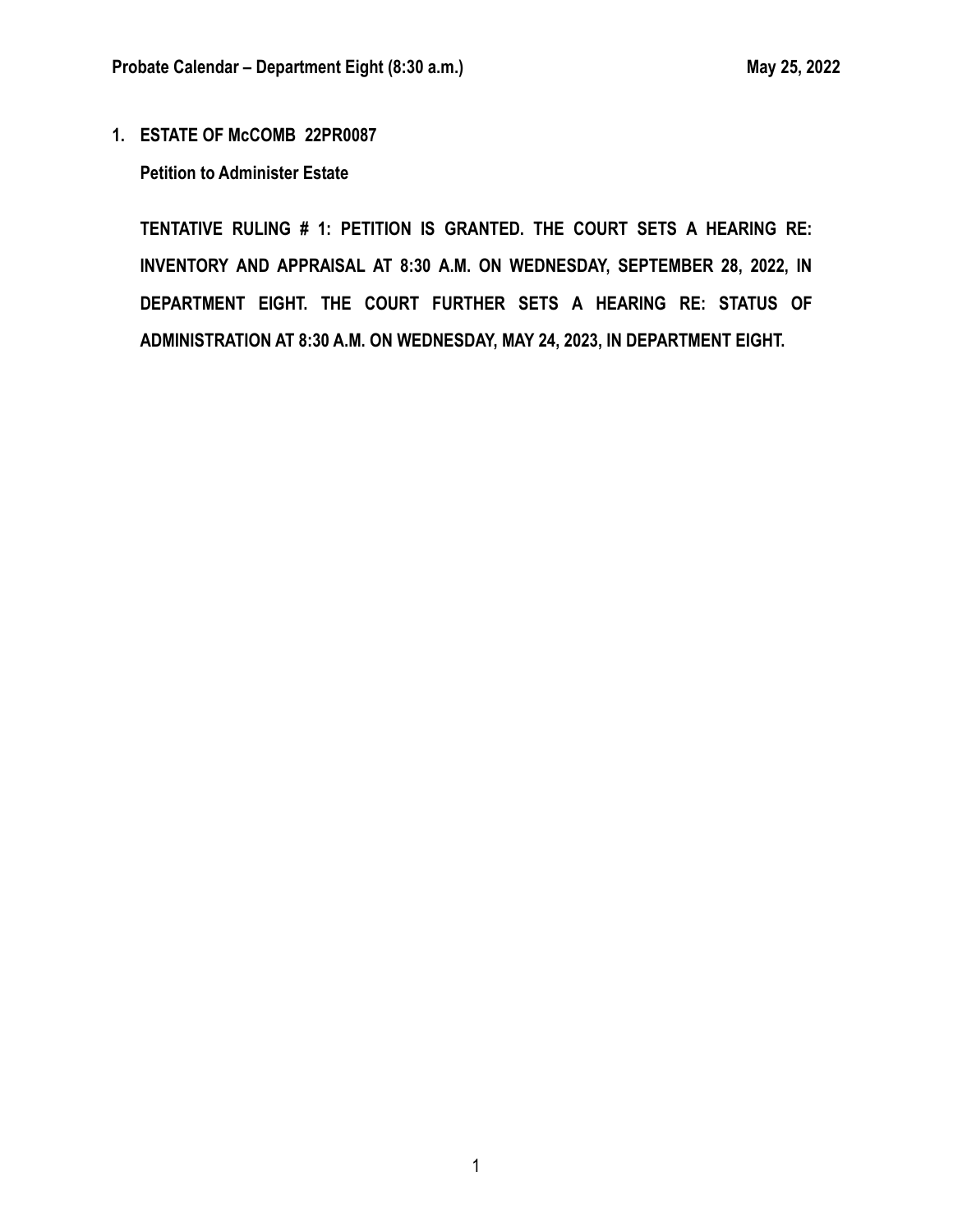#### **2. ESTATE OF McKINNEY PP-20190015**

#### **(1) Final Account and Report**

#### **(2) Status of Administration**

This matter was continued from November 10, 2021, and February 16, 2022.

The personal representative reports that she sent letters to the two creditor claimants, PG&E and TD Auto Finance, LLC, telling them the estate was insolvent. On October 22, 2021, the personal representative filed the form rejections of the claims of PG&E and TD Auto. The proofs of service of the rejections of the creditor claims declare that they were served on the creditors by mail on October 21, 2021. The 90-day period for these creditors to file litigation on the claims has expired, with no litigation commenced.

The letter to creditor claimant TD Auto mentions that the decedent's vehicle was stolen during the commission of decedent's homicide and the vehicle was recovered. The letter further states that it is being held by the authorities pending the still ongoing murder trial. On October 22, 2021, the personal representative filed a Supplemental Inventory and Appraisal listing the vehicle.

Despite stating to the creditors that the estate is insolvent, the personal representative reported in paragraph 8 that she distributed the \$1,200 in net proceeds from the sale of the residence which is the only listed asset in the estate. That was inappropriate. The heirs are last in line for distribution from the estate, after payment of all administrative expenses and creditors. The funds must be retrieved from the heirs to pay expenses of administration of the estate and creditors. To date, there is no update from the personal representative stating that the funds have been successfully retrieved from the heirs.

The report does not state that all federal and state income taxes owed have been paid or provided for. To date, there is no update from the personal representative concerning this issue.

The report does not state that the personal representative complied with Probate Code §§ 9201 and 9202 by serving required notices to governmental entities or why they were not served. The Franchise Tax Board must be served notice of the death of decedent and administration of this

2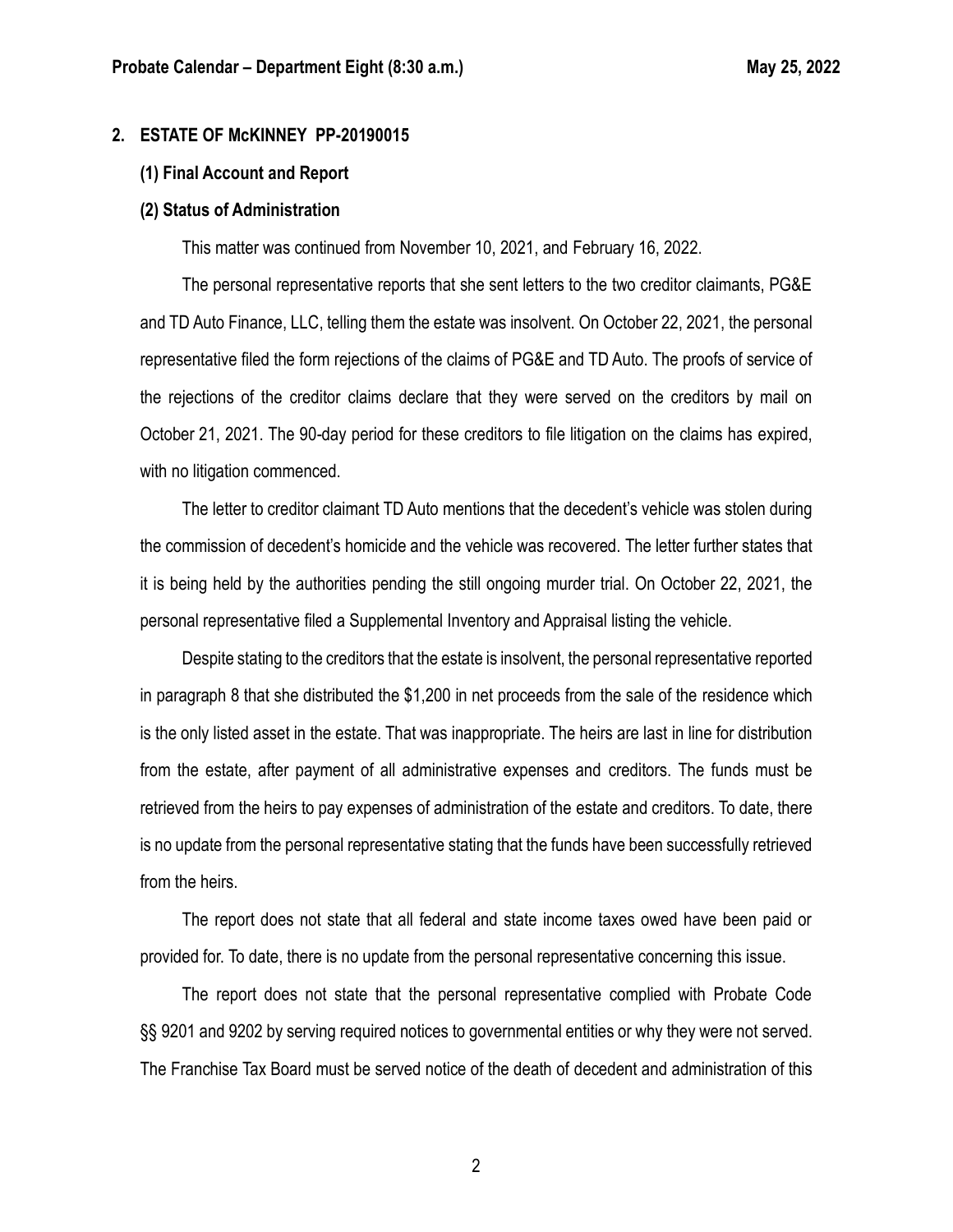estate. The California Department of Health Care Services may also be entitled to notice. To date, there is no update from the personal representative that the required notice was given.

#### Final Account

A petition, report, or account filed pursuant to the Probate Code shall be verified. (Prob. Code § 1021(a)(1).) The petition and final account are not verified under penalty of perjury. This renders the account fatally defective and must be corrected. To date, this defect has not been remedied.

"An account shall include both a financial statement and a report of administration as provided in Chapter 4 (commencing with Section 1060) of Part 1 of Division 3, and this section." (Prob. Code  $§ 10900(a).$ 

"The statement of liabilities in the report of administration shall include the following information: [ ¶ ] (1) Whether notice to creditors was given under Section 9050. [ ¶ ] (2) Creditor claims filed, including the date of filing the claim, the name of the claimant, the amount of the claim, and the action taken on the claim. [ ¶ ] (3) Creditor claims not paid, satisfied, or adequately provided for. As to each such claim, the statement shall indicate whether the claim is due and the date due, the date any notice of rejection was given, and whether the creditor has brought an action on the claim. The statement shall identify any real or personal property that is security for the claim, whether by mortgage, deed of trust, lien, or other encumbrance." (Prob. Code § 10900(b).)

"All accounts shall state the period covered by the account and contain a summary showing all of the following, to the extent applicable: [ ¶ ] (1) The property on hand at the beginning of the period covered by the account, which shall be the value of the property initially received by the fiduciary if this is the first account, and shall be the property on hand at the end of the prior account if this is a subsequent account.  $[\n\Pi]$  (2) The value of any assets received during the period of the accounting which are not assets on hand as of the commencement of the administration of an estate. [ ¶ ] (3) The amount of any receipts of income or principal, excluding items listed under paragraphs (1) and (2) or receipts from a trade or business.  $[\P]$  (4) Net income from a trade or business.  $[\P]$ (5) Gains on sales. [ ¶ ] (6) The amount of disbursements, excluding disbursements for a trade or business or distributions. (7) Loss on sales. [ ¶ ] (8) Net loss from trade or business. [ ¶ ]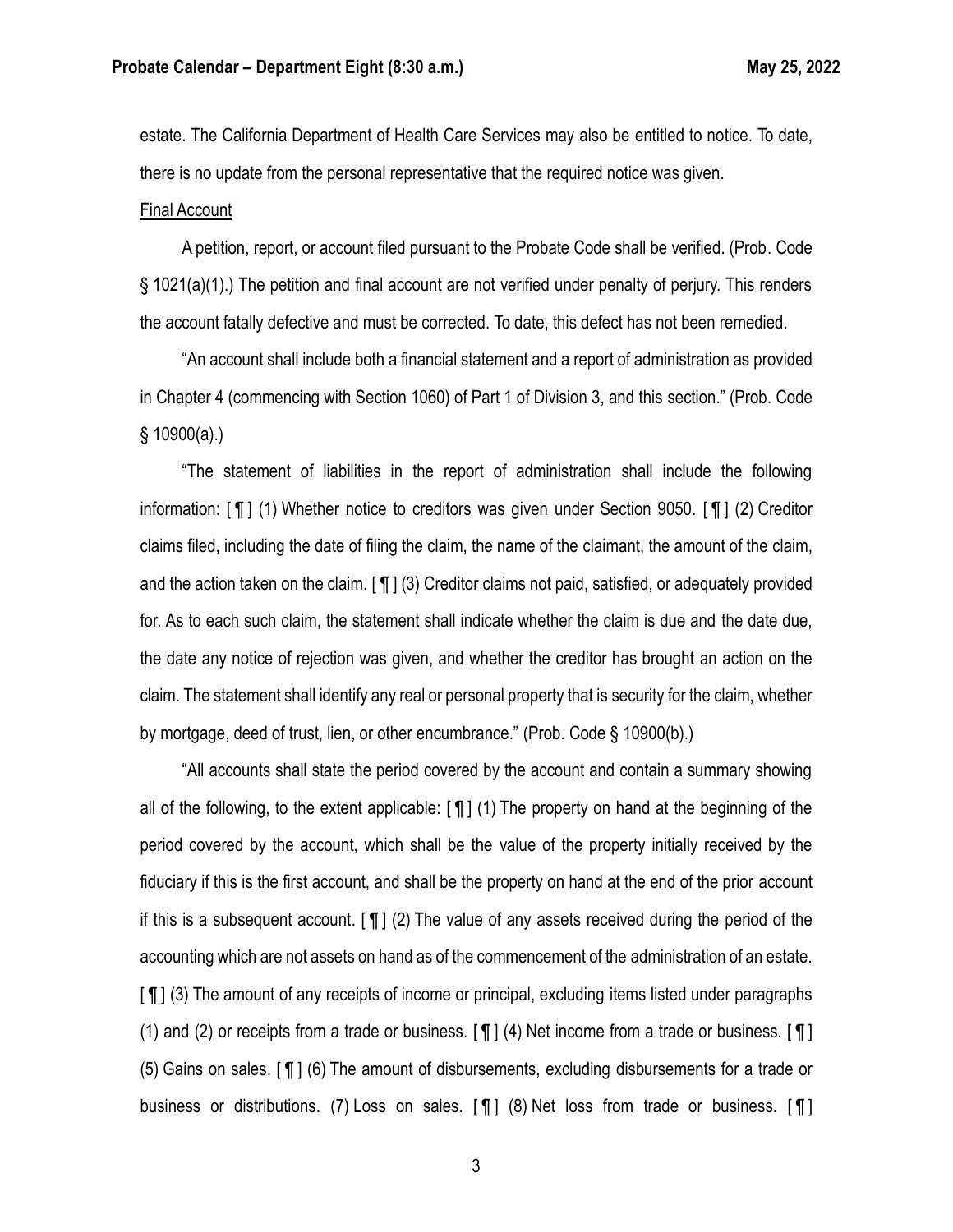(9) Distributions to beneficiaries, the ward or conservatee. [ ¶ ] (10) Property on hand at the end of the accounting period, stated at its carry value." (Probate Code. § 1061(a).)

The summary of the account shall be in a format substantially the same as found in Probate Code § 1061(b).

#### Account Schedules

"The summary shall be supported by detailed schedules showing the following:  $\llbracket \P \rrbracket$ (a) Receipts, showing the nature or purpose of each item, the source of the receipt, and the date thereof. [ ¶ ] (b) Disbursement, including the nature or purpose of each item, the name of the payee, and the date thereof. [ ¶ ] (c) Net income or loss from a trade or business, which shall be sufficient if it provides the information disclosed on Schedule C or F of the federal income tax return. [ ¶ ] (d) Calculation of gains or losses on sale or other disposition. [ ¶ ] (e) Distributions of cash or property to beneficiaries, ward or conservatee, showing the date and amount of each, with the distribution of property shown at its carry value. [ ¶ ] (f) Itemized list of property on hand, describing each item at its carry value." (Prob. Code § 1062.)

To date, the personal representative has not filed a corrected final account that comports with these statutory requirements.

**TENTATIVE RULING # 2: APPEARANCES ARE REQUIRED AT 8:30 A.M. ON WEDNESDAY, MAY 25, 2022, IN DEPARTMENT EIGHT. IF ANY PARTY WISHES TO APPEAR TELEPHONICALLY THEY MUST APPEAR BY "VCOURT," WHICH MUST BE SCHEDULED AND PAID FOR THROUGH THE COURT'S WEBSITE AT www.eldorado.courts.ca.gov/onlineservices/telephonic-appearances.**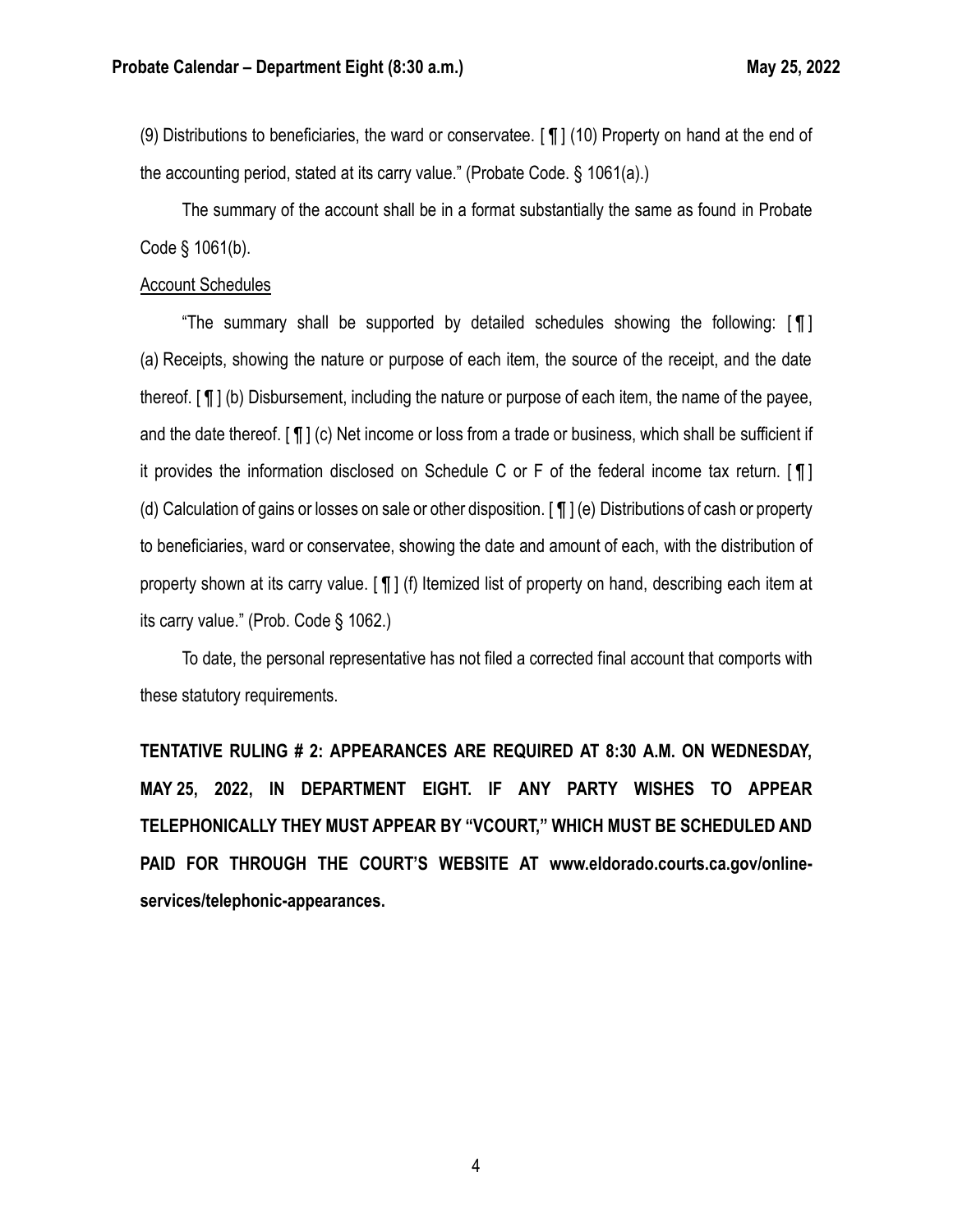## **3. ESTATE OF KOCMICH PP-20180237**

## **(1) Second and Final Account and Report**

### **(2) Status of Administration**

The First and Final Account was approved in October 2020. Accordingly, the court will refer to the second document identified by the personal representative as the First and Final Account and Report (filed Apr. 11, 2022) as the Second and Final Account and Report.

**TENTATIVE RULING # 3: ABSENT OBJECTION, THE SECOND AND FINAL ACCOUNT IS ALLOWED, SETTLED, APPROVED, AND CONFIRMED. PETITIONER IS AUTHORIZED TO WITHHOLD \$1,000 FOR CLOSING EXPENSES. FINAL DISTRIBUTION IS ORDERED AS REQUESTED. THE HEARING RE: STATUS OF ADMINISTRATION IS CONTINUED TO 8:30 A.M. ON WEDNESDAY, JULY 27, 2022, IN DEPARTMENT EIGHT.**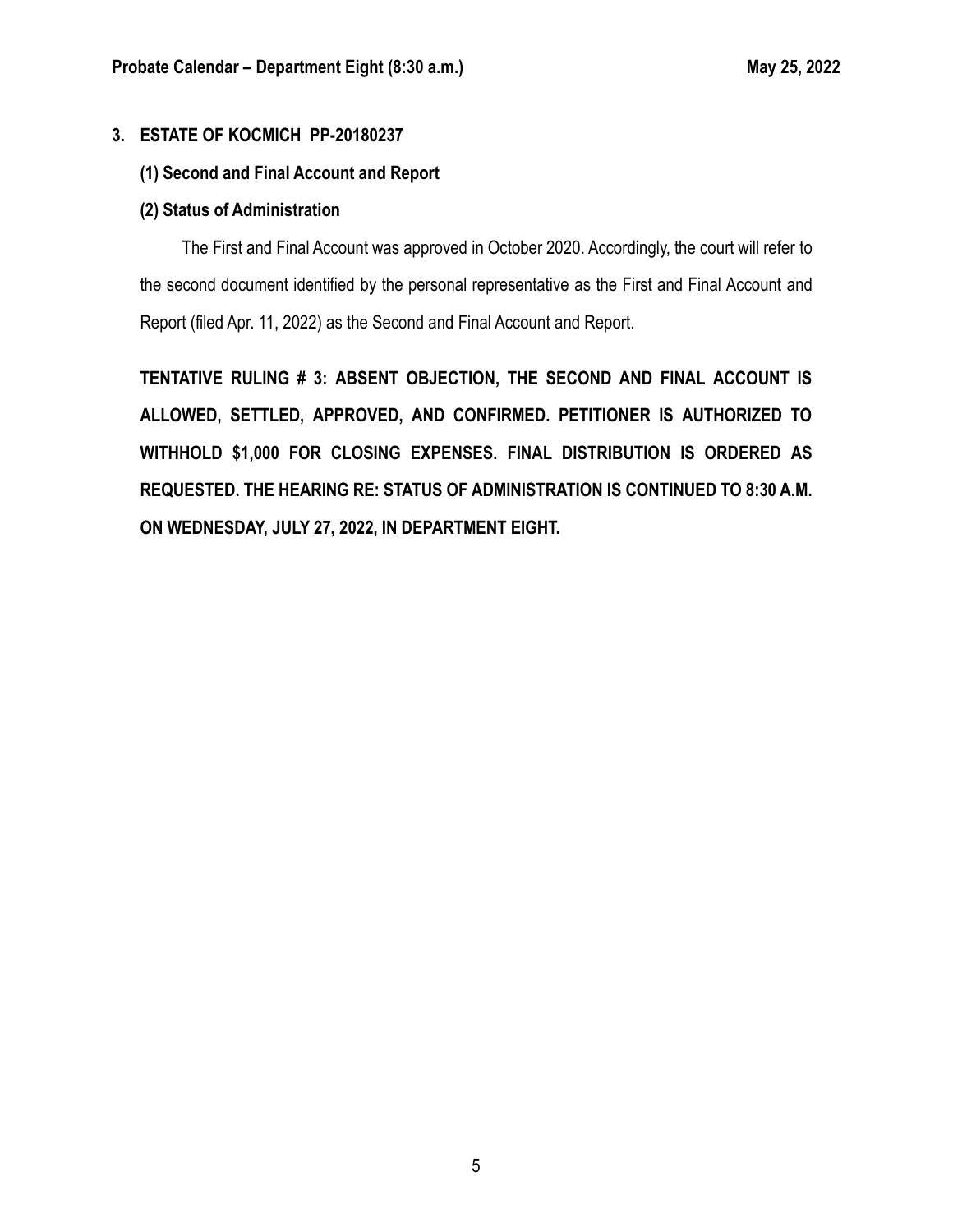# **4. ESTATE OF RUMSEY 22PR0029**

## **Petition to Admit Will to Probate**

This matter was continued from March 30, 2022, because petitioner failed to attach a copy of the will to the petition and did not lodge the original will with the court. To date, these issues have not been remedied.

**TENTATIVE RULING # 4: APPEARANCES ARE REQUIRED AT 8:30 A.M. ON WEDNESDAY, MAY 25, 2022, IN DEPARTMENT EIGHT. IF ANY PARTY WISHES TO APPEAR TELEPHONICALLY THEY MUST APPEAR BY "VCOURT," WHICH MUST BE SCHEDULED AND PAID FOR THROUGH THE COURT'S WEBSITE AT www.eldorado.courts.ca.gov/onlineservices/telephonic-appearances.**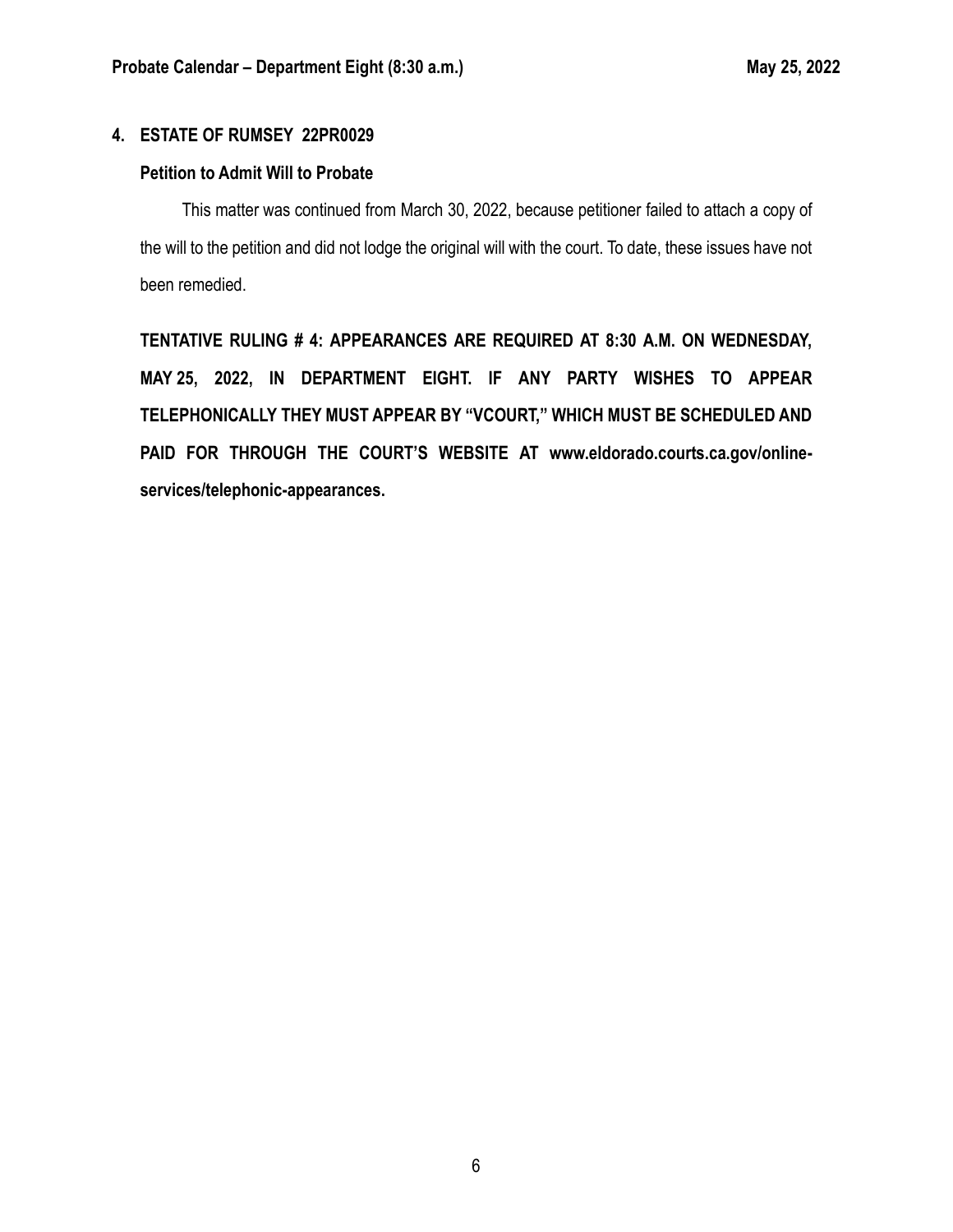**5. ESTATE OF DESIN PP-20190211**

**Status of Administration**

**TENTATIVE RULING # 5: THE COURT HAVING SIGNED THE PETITION FOR FINAL DISCHARGE ON MAY 18, 2022, MATTER IS DROPPED FROM THE CALENDAR.**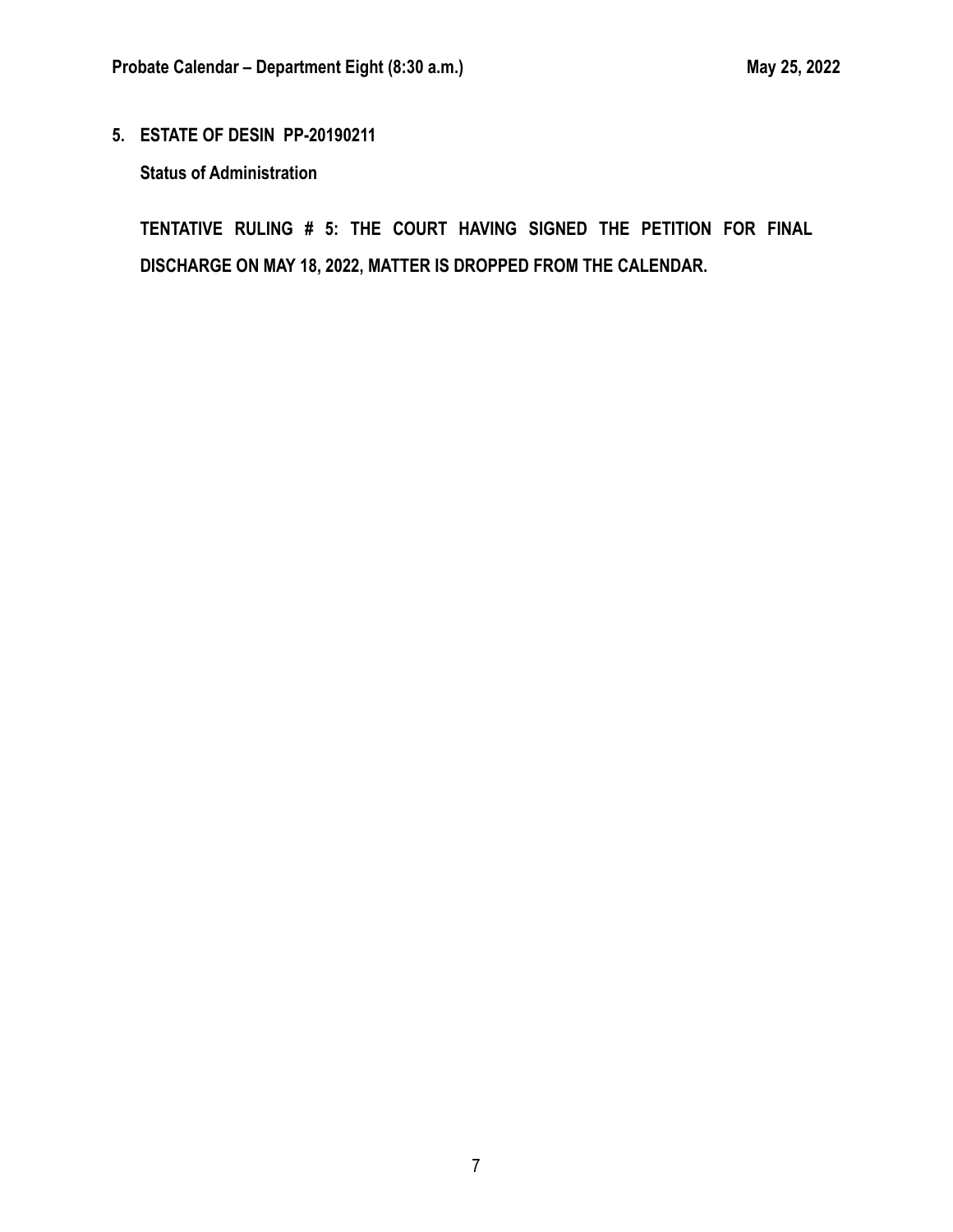# **6. ESTATE OF REID 21PR0036**

## **Inventory and Appraisal**

Letters of Administration were issued February 25, 2022, and Amended Letters of Administration were issued April 7, 2022. To date, the Final Inventory and Appraisal is not in the court's file.

**TENTATIVE RULING # 6: APPEARANCES ARE REQUIRED AT 8:30 A.M. ON WEDNESDAY, MAY 25, 2022, IN DEPARTMENT EIGHT. IF ANY PARTY WISHES TO APPEAR TELEPHONICALLY THEY MUST APPEAR BY "VCOURT," WHICH MUST BE SCHEDULED AND PAID FOR THROUGH THE COURT'S WEBSITE AT www.eldorado.courts.ca.gov/onlineservices/telephonic-appearances.**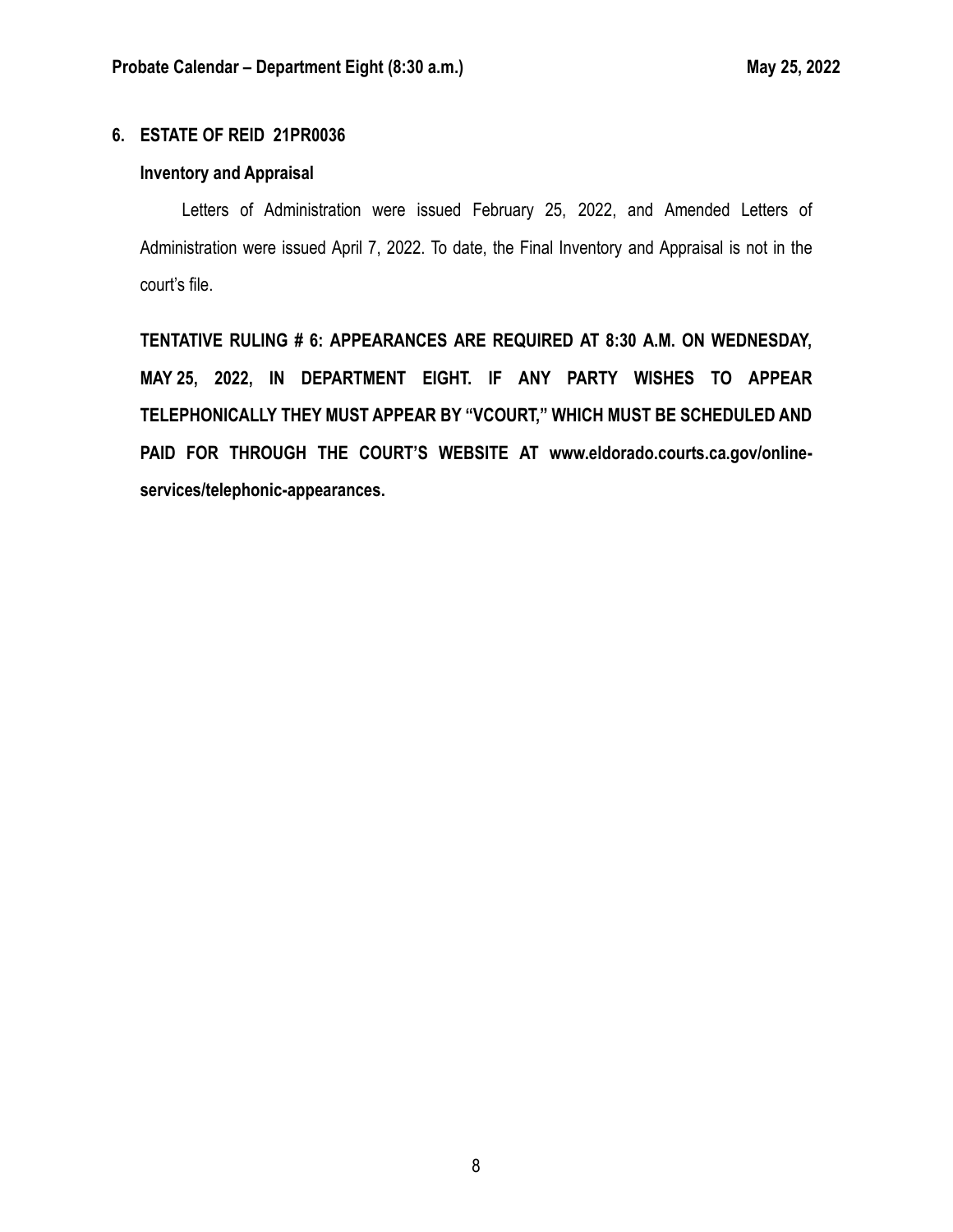## **7. ESTATE OF SILVA PP-20210024**

#### **Status of Administration**

Letters Testamentary were issued March 25, 2021. The Final Inventory and Appraisal was filed July 19, 2021. On May 20, 2022, the personal representative submitted to the court an Ex Parte Petition for Final Discharge. To date, however, there is no Final Account and Request for Order of Final Distribution in the court's file.

Even though there may be no property to distribute, the Final Account and Report and Request for Order of Final Distribution provides other necessary and required information to the court; e.g., that notice to creditors and governmental agencies was given, whether any claims from creditors were received, whether any state or federal taxes were owed, and so on. Accordingly, the court cannot yet discharge the personal representative. The court will continue the status of administration hearing in order to provide the personal representative time to complete and file a Final Account and Request for Order of Final Distribution.

**TENTATIVE RULING #7: MATTER IS CONTINUED TO 8:30 A.M. ON WEDNESDAY, JULY 27, 2022, IN DEPARTMENT EIGHT.**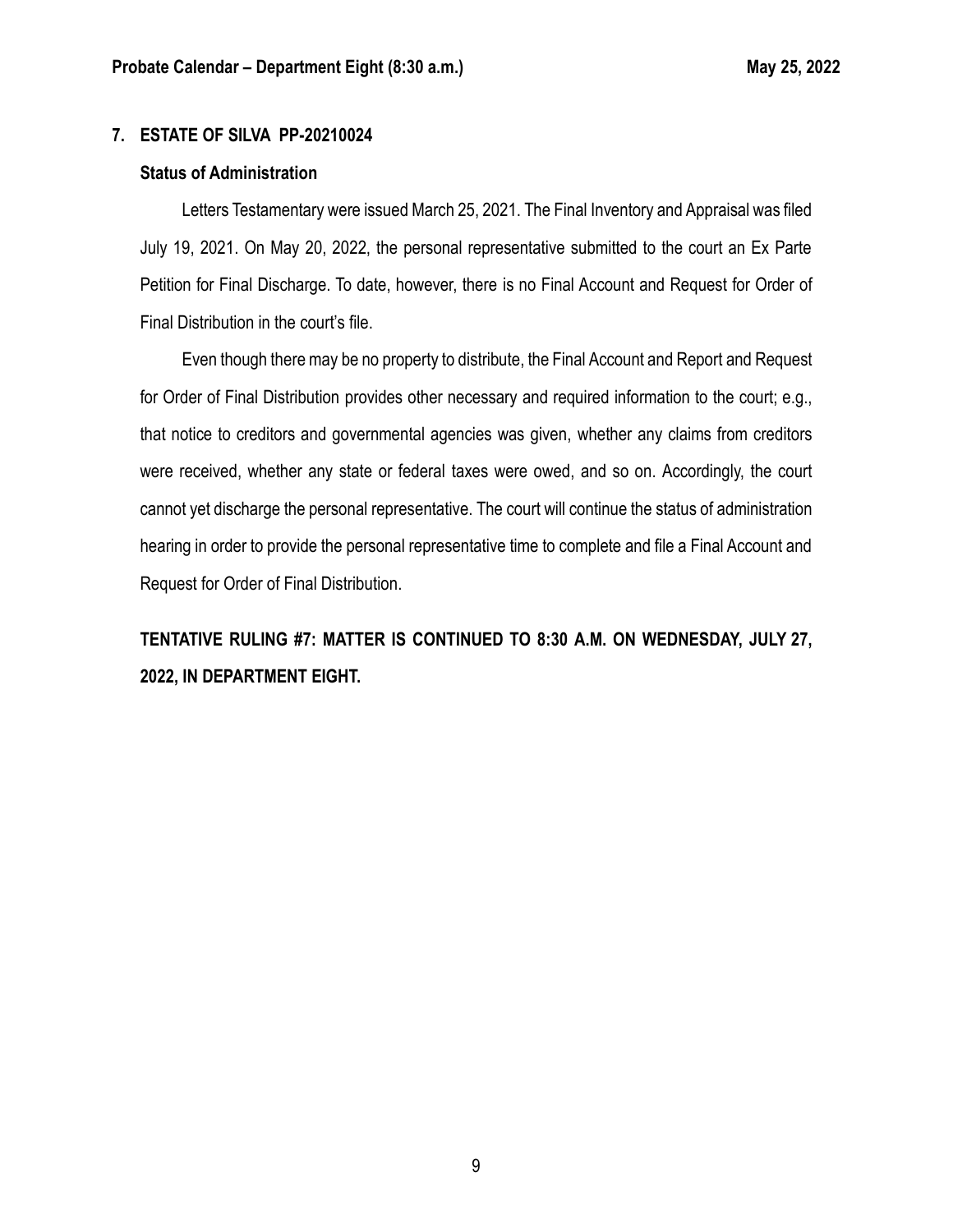## **8. ESTATE OF REX WIGHT PP-20190232**

### **Status of Administration (See Related Item No. 11)**

Letters of Administration With Will Annexed were issued July 8, 2020. The Final Inventory and Appraisal was filed March 17, 2020. The court notes that on March 30, 2022, the personal representative filed six waivers of accounting by the heirs. To date, however, there is no Final Account and Request for Order of Final Distribution in the court's file.

**TENTATIVE RULING # 8: APPEARANCES ARE REQUIRED AT 8:30 A.M. ON WEDNESDAY, MAY 25, 2022, IN DEPARTMENT EIGHT. IF ANY PARTY WISHES TO APPEAR TELEPHONICALLY THEY MUST APPEAR BY "VCOURT," WHICH MUST BE SCHEDULED AND PAID FOR THROUGH THE COURT'S WEBSITE AT www.eldorado.courts.ca.gov/onlineservices/telephonic-appearances.**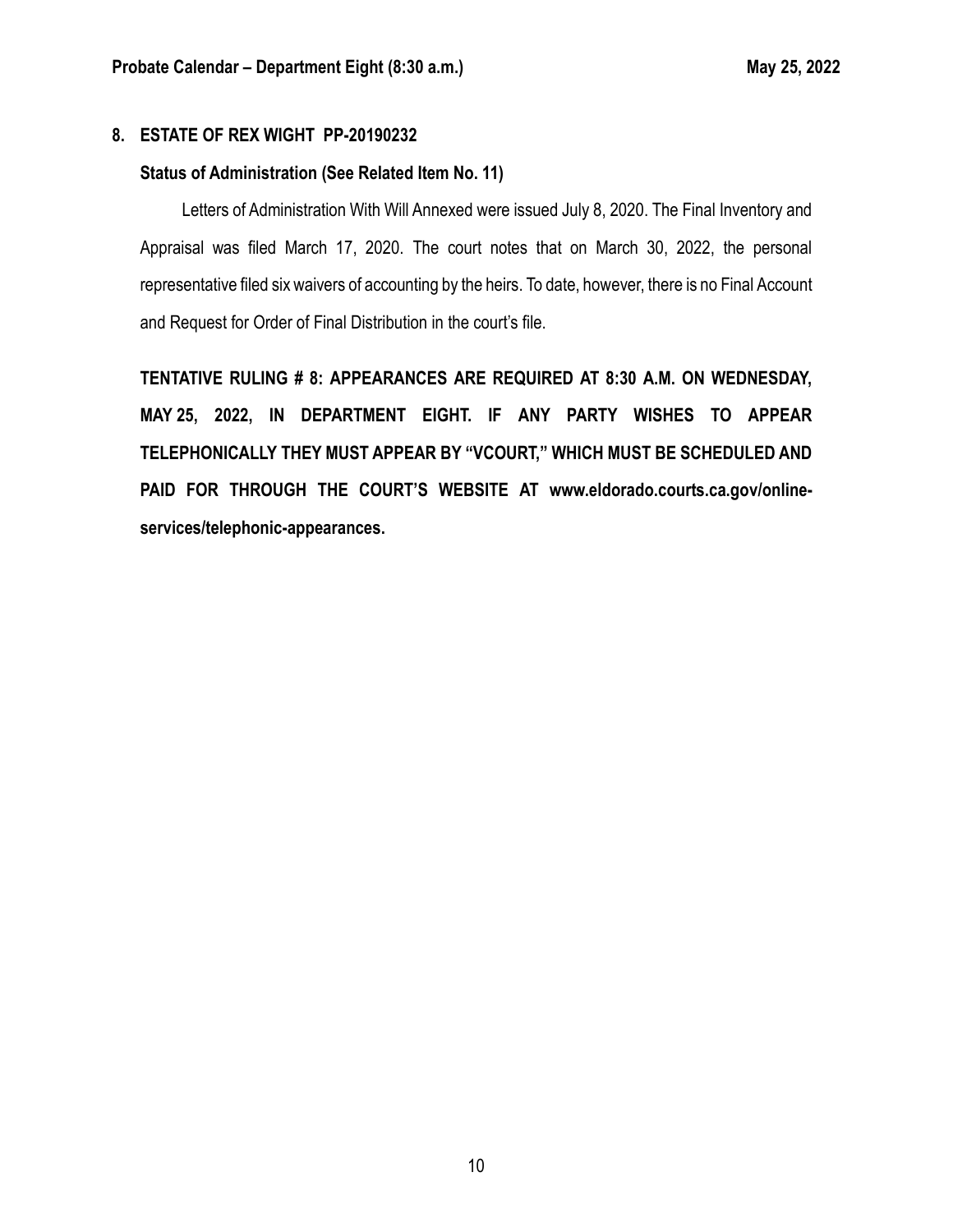**9. ESTATE OF HEILMAN PP-20190123**

**Status of Administration**

**TENTATIVE RULING # 9: AT PETITIONER'S REQUEST, MATTER IS CONTINUED TO 8:30 A.M. ON WEDNESDAY, JULY 20, 2022, IN DEPARTMENT EIGHT.**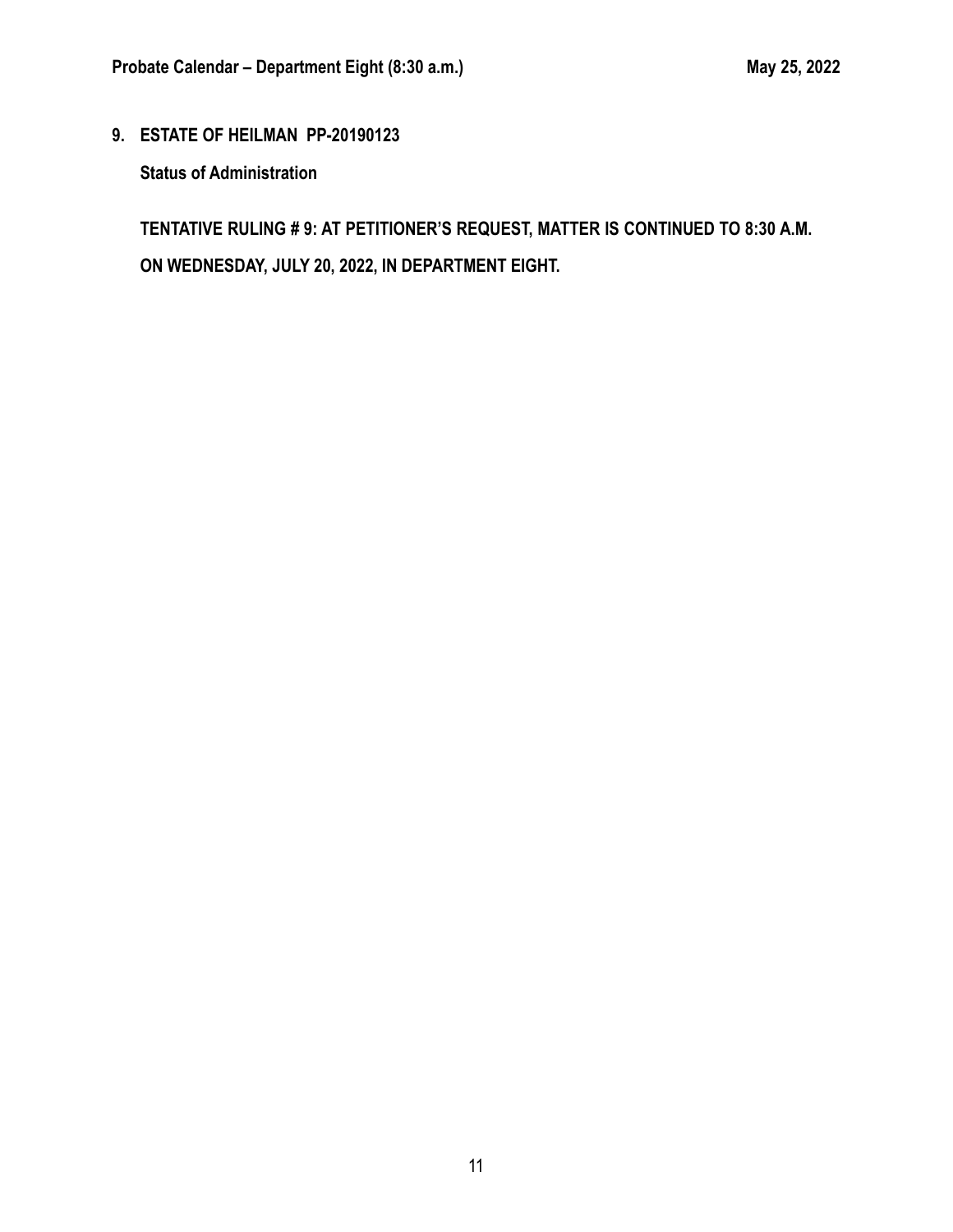# **10. ESTATE OF PAIGE 21PR0039**

**Inventory and Appraisal**

**TENTATIVE RULING # 10: THE FINAL INVENTORY AND APPRAISAL HAVING BEEN FILED MAY 16, 2022, MATTER IS DROPPED FROM THE CALENDAR.**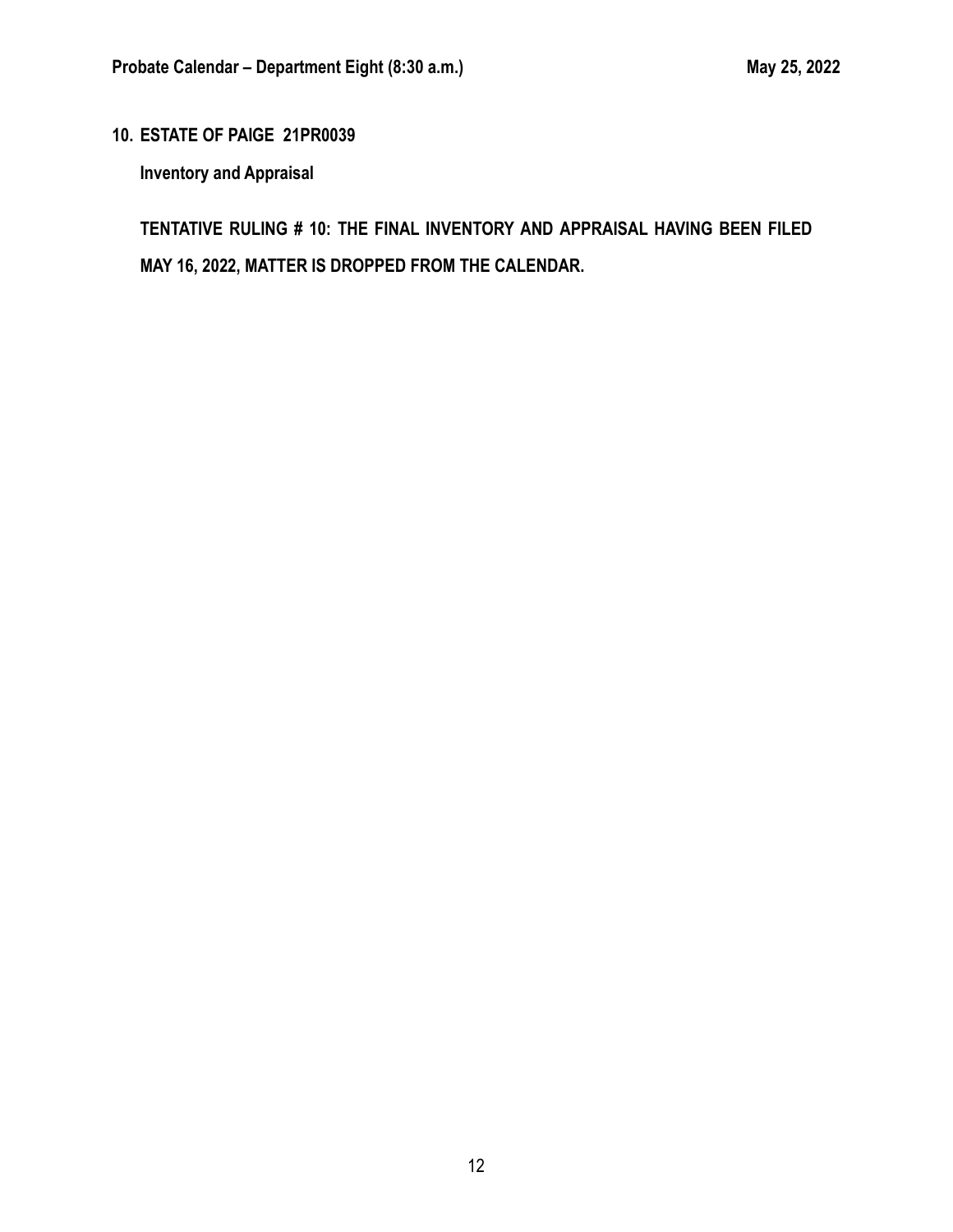# **11. ESTATE OF SHERRY WIGHT PP-20190231**

## **Status of Administration (See Related Item No. 8)**

Letters of Administration were issued July 8, 2020. The Final Inventory and Appraisal was filed March 17, 2020. The court notes that on March 30, 2022, the personal representative filed two waivers of accounting by the heirs. To date, however, there is no Final Account and Request for Order of Final Distribution in the court's file.

**TENTATIVE RULING # 11: APPEARANCES ARE REQUIRED AT 8:30 A.M. ON WEDNESDAY, MAY 25, 2022, IN DEPARTMENT EIGHT. IF ANY PARTY WISHES TO APPEAR TELEPHONICALLY THEY MUST APPEAR BY "VCOURT," WHICH MUST BE SCHEDULED AND PAID FOR THROUGH THE COURT'S WEBSITE AT www.eldorado.courts.ca.gov/onlineservices/telephonic-appearances.**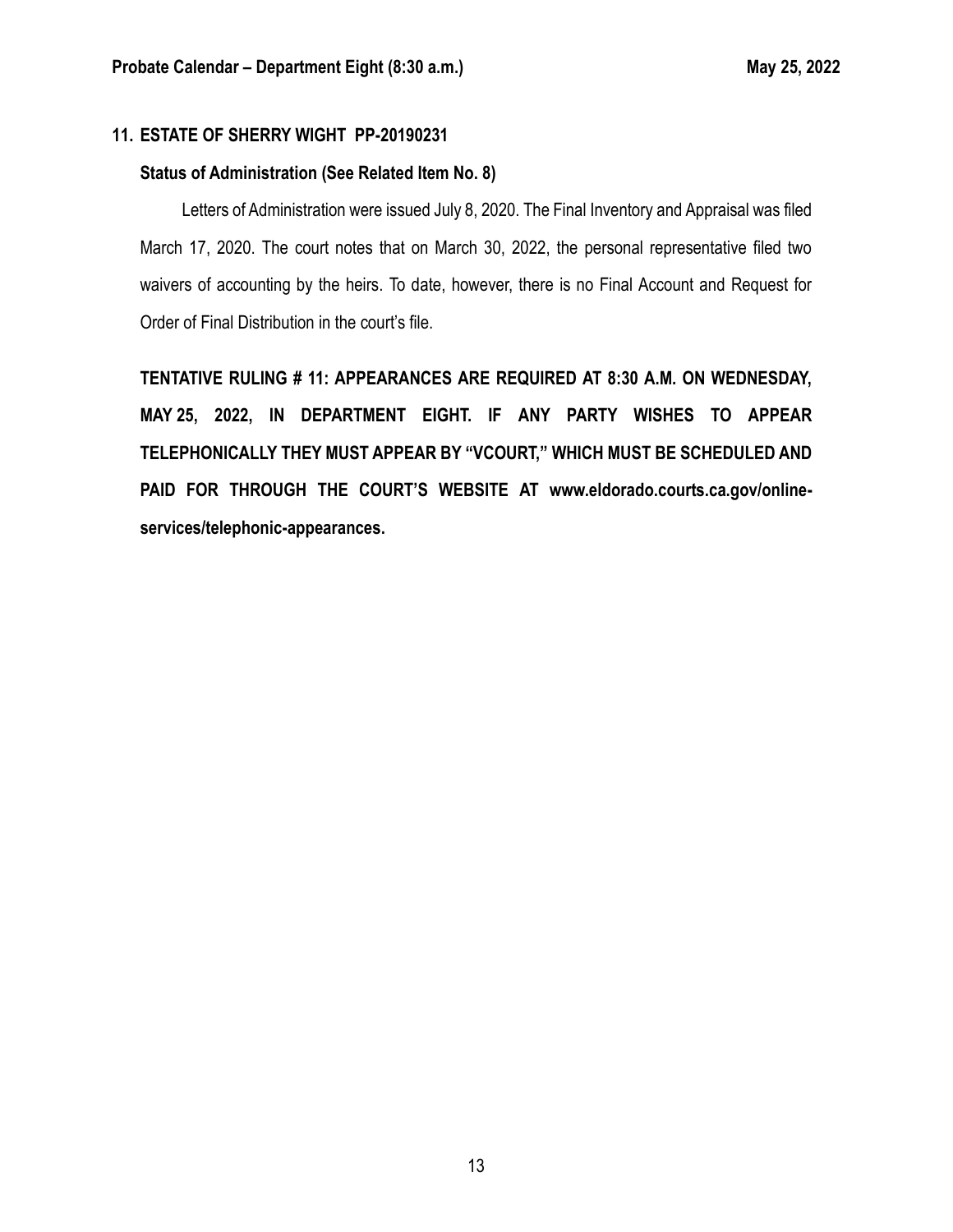# **12. ESTATE OF RYDER PP-20210112**

### **(1) Inventory and Appraisal**

### **(2) Petition for Final Distribution on Waiver of Account**

#### Inventory and Appraisal

Letters of Administration were issued August 12, 2021. Partial Inventory and Appraisal Number 1 was filed January 31, 2022, and Partial Inventory and Appraisal Number 2 was filed March 28, 2022. Although the "Final" box was not checked on the most recent inventory, the personal representative states in the First and Final Report that both inventories contain all the assets of decedent's estate that have come to the personal representative's knowledge or into her possession.

As all assets have been inventoried and appraised, matter is dropped from the calendar.

#### First and Final Report; Petition for Final Distribution on Waiver of Account

Petition is granted as requested.

**TENTATIVE RULING # 12: PETITION IS GRANTED AS REQUESTED. THE COURT CONFIRMS THE HEARING SET RE: STATUS OF ADMINISTRATION AT 8:30 A.M. ON WEDNESDAY, JULY 27, 2022, IN DEPARTMENT EIGHT.**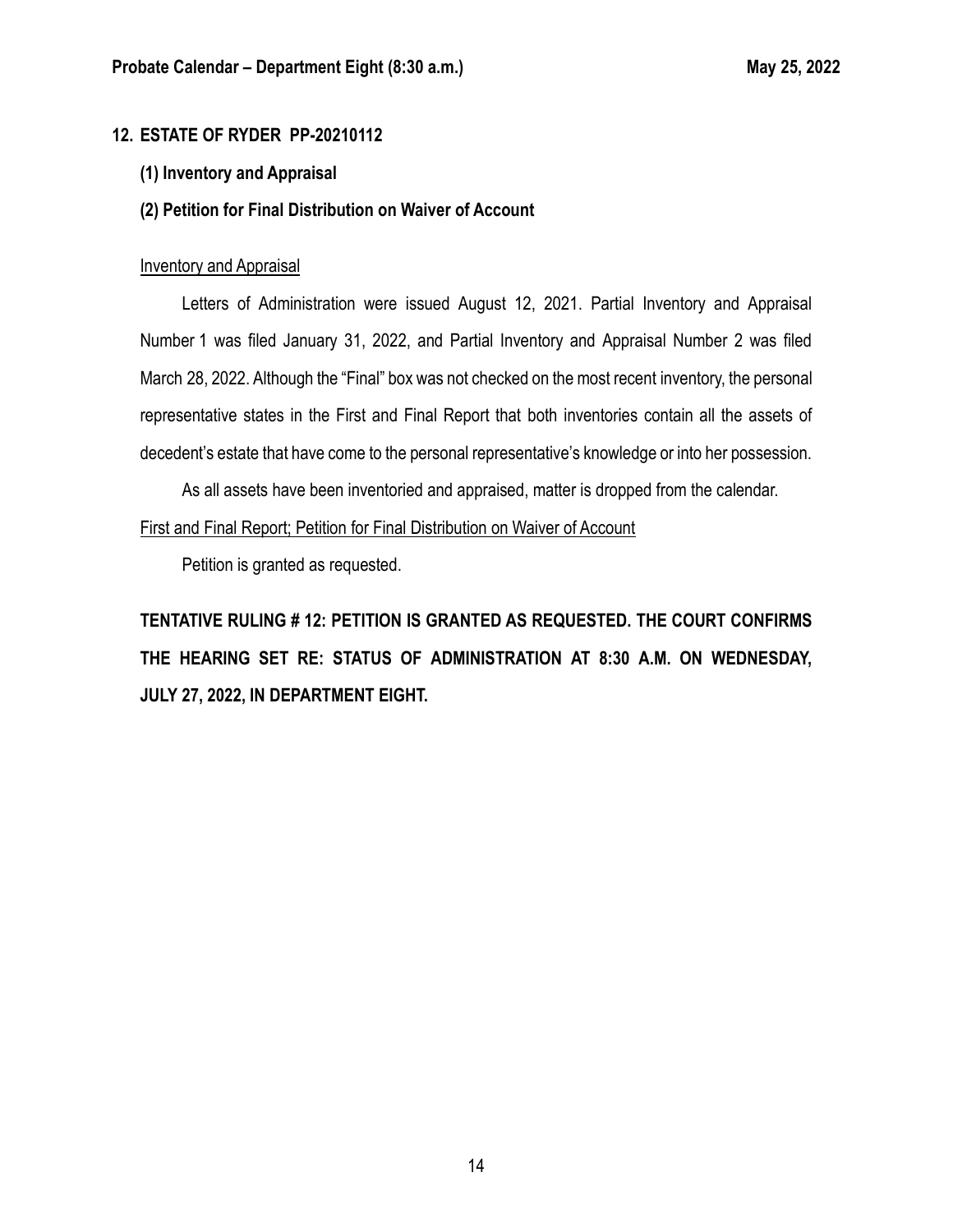# **13. MATTER OF MORRIS 22PR0085**

## **Petition to Administer Estate**

The Local Rules require that petitioner submit the Confidential Supplement to Duties and Liabilities of Personal Representative (Judicial Council Form DE-147S). (Local Rules of the El Dorado County Superior Court, rule 10.02.10.)

**TENTATIVE RULING # 13: APPEARANCES ARE REQUIRED AT 8:30 A.M. ON WEDNESDAY, MAY 25, 2022, IN DEPARTMENT EIGHT. IF ANY PARTY WISHES TO APPEAR TELEPHONICALLY THEY MUST APPEAR BY "VCOURT," WHICH MUST BE SCHEDULED AND PAID FOR THROUGH THE COURT'S WEBSITE AT www.eldorado.courts.ca.gov/onlineservices/telephonic-appearances.**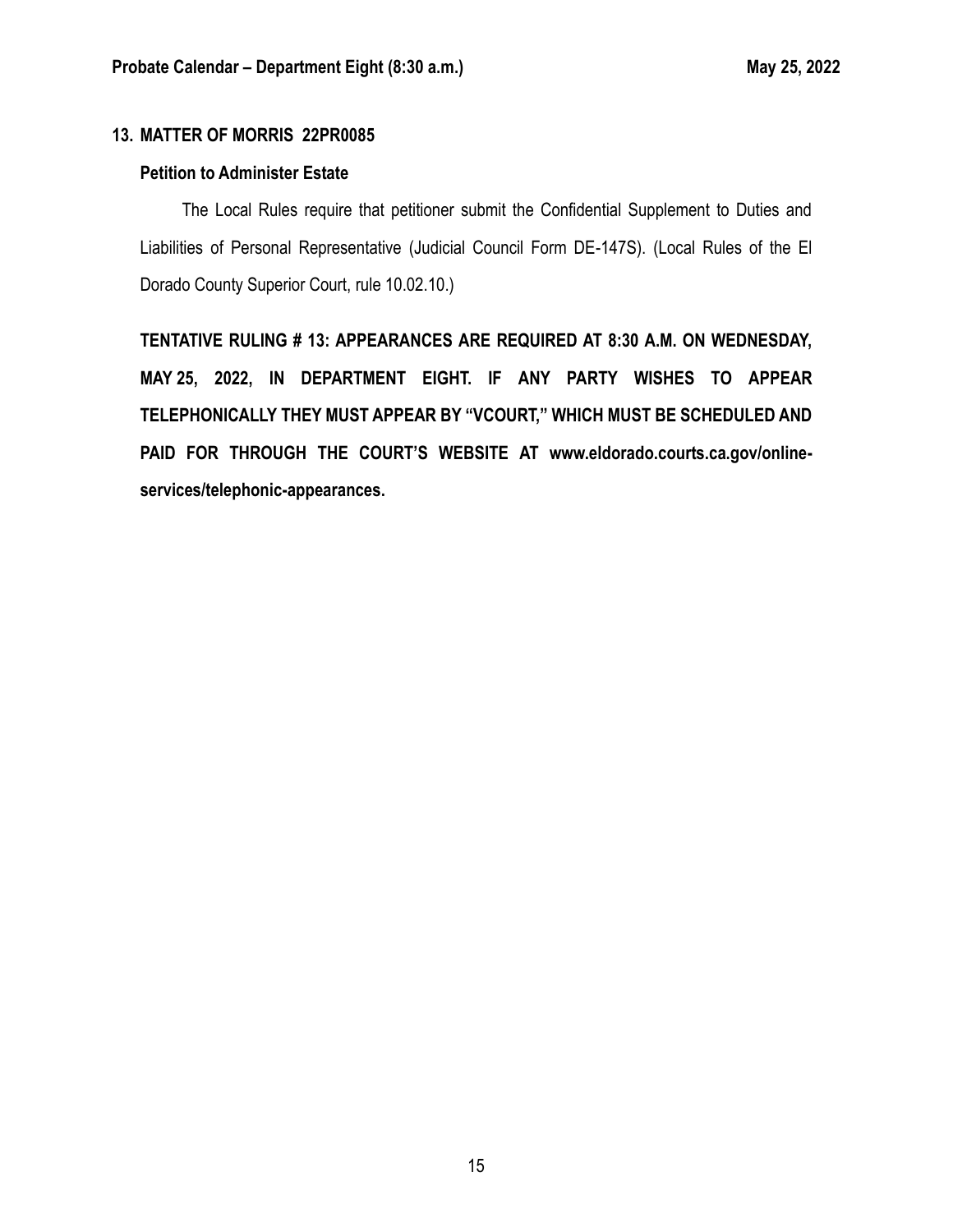# **14. ESTATE OF HARTMAN 22PR0088**

#### **Petition to Administer Estate**

The petition states that all adult heirs have waived bond. However, there is no Waiver of Bond from heir Tom Hartman in the court's file. Further, the Local Rules require that petitioner submit the Confidential Supplement to Duties and Liabilities of Personal Representative (Judicial Council Form DE-147S). (Local Rules of the El Dorado County Superior Court, rule 10.02.10.)

**TENTATIVE RULING # 14: APPEARANCES ARE REQUIRED AT 8:30 A.M. ON WEDNESDAY, MAY 25, 2022, IN DEPARTMENT EIGHT. IF ANY PARTY WISHES TO APPEAR TELEPHONICALLY THEY MUST APPEAR BY "VCOURT," WHICH MUST BE SCHEDULED AND PAID FOR THROUGH THE COURT'S WEBSITE AT www.eldorado.courts.ca.gov/onlineservices/telephonic-appearances.**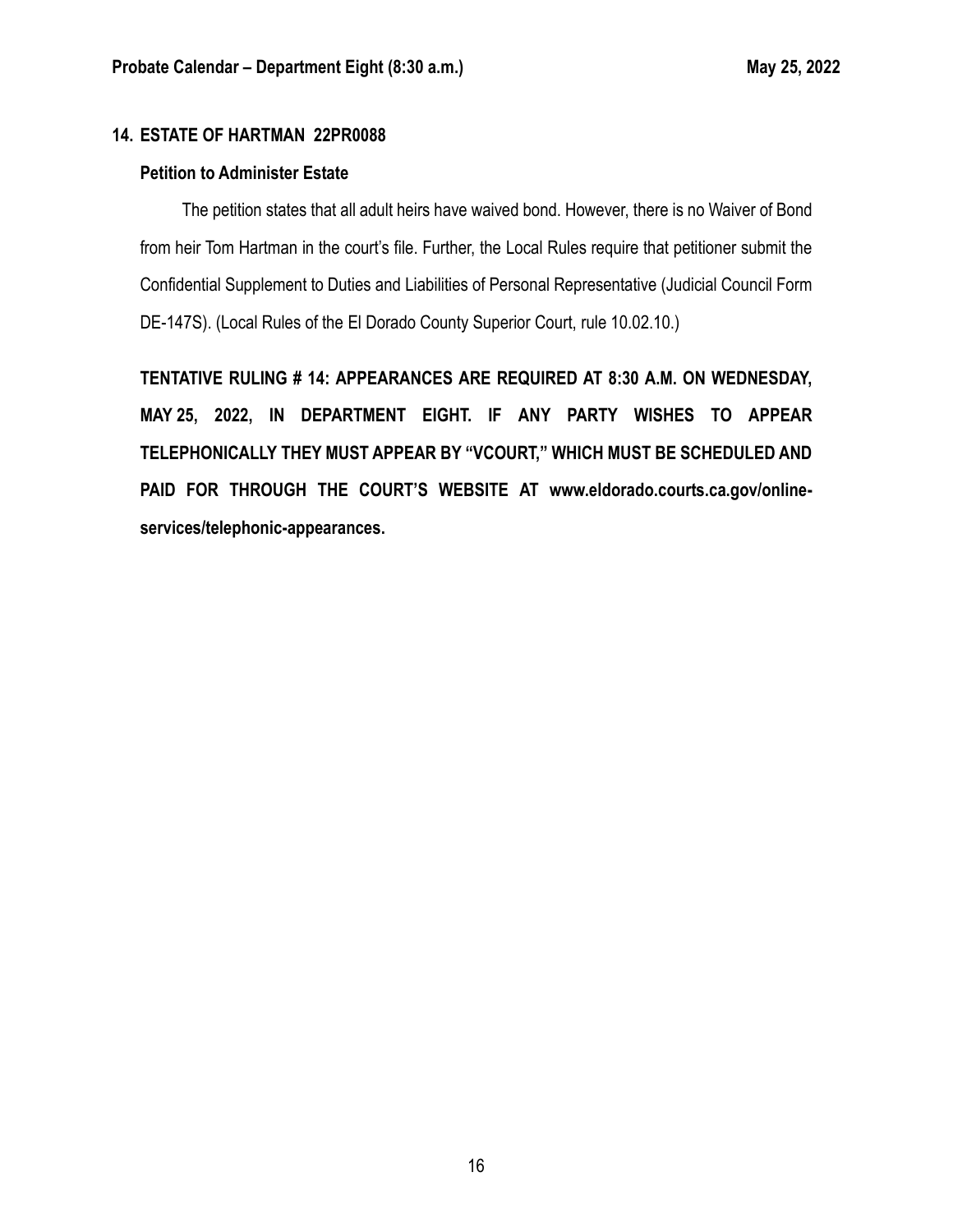### **15. MATTER OF ISAAC YOON FIRST PARTY SPECIAL NEEDS TRUST PP-20210061**

#### **First Account and Report**

The Special Needs Trust was established on May 26, 2021. To date, the First Account and Report is not in the court's file.

**TENTATIVE RULING # 15: APPEARANCES ARE REQUIRED AT 8:30 A.M. ON WEDNESDAY, MAY 25, 2022, IN DEPARTMENT EIGHT. IF ANY PARTY WISHES TO APPEAR TELEPHONICALLY THEY MUST APPEAR BY "VCOURT," WHICH MUST BE SCHEDULED AND PAID FOR THROUGH THE COURT'S WEBSITE AT www.eldorado.courts.ca.gov/onlineservices/telephonic-appearances.**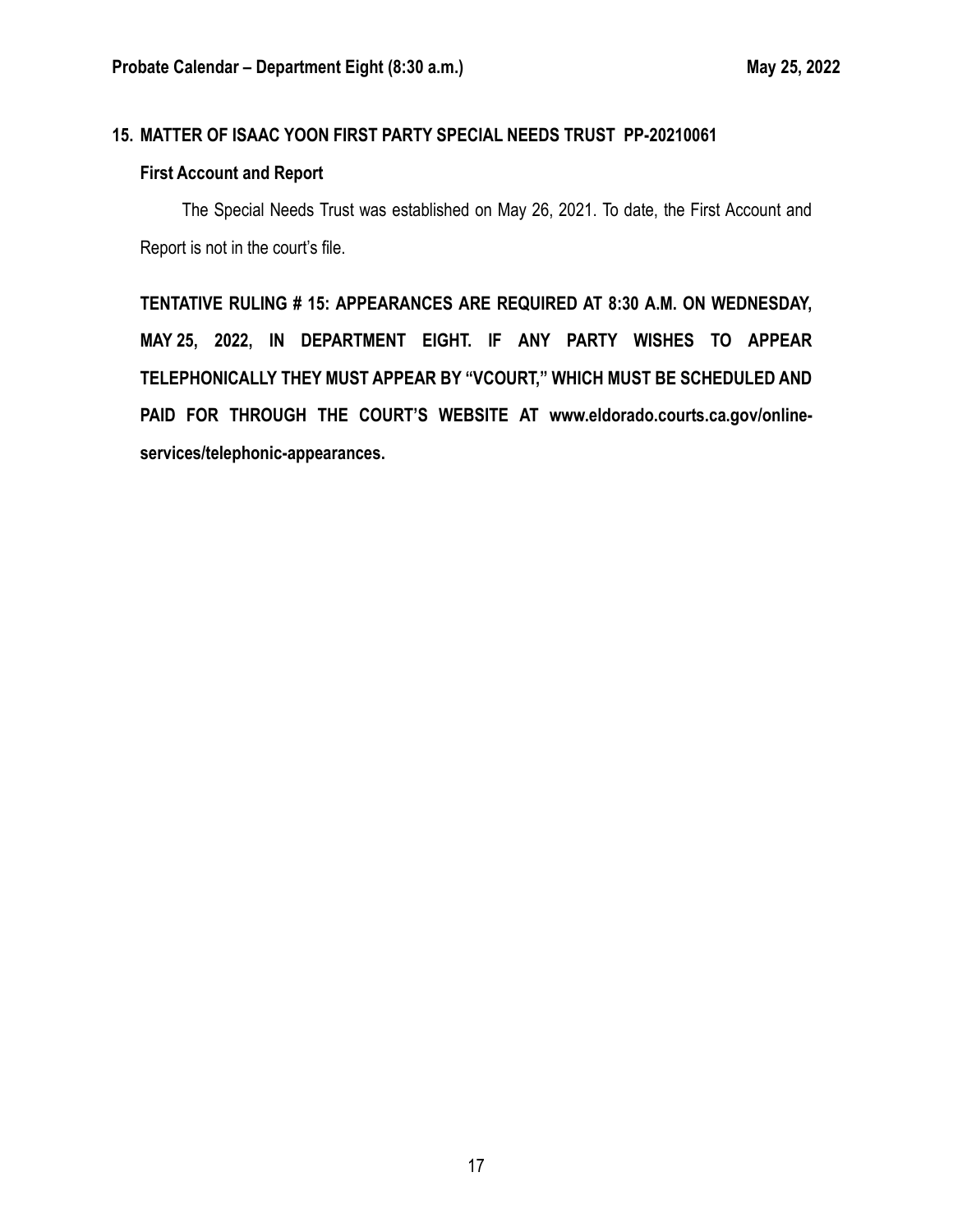# **16. MATTER OF KROMER TRUST AGREEMENT PP-20090021**

**Petition to Determine Title to Real Property and for Order Distributing Real Property**

**TENTATIVE RULING # 16: ABSENT OBJECTION, PETITION IS GRANTED AS REQUESTED.**